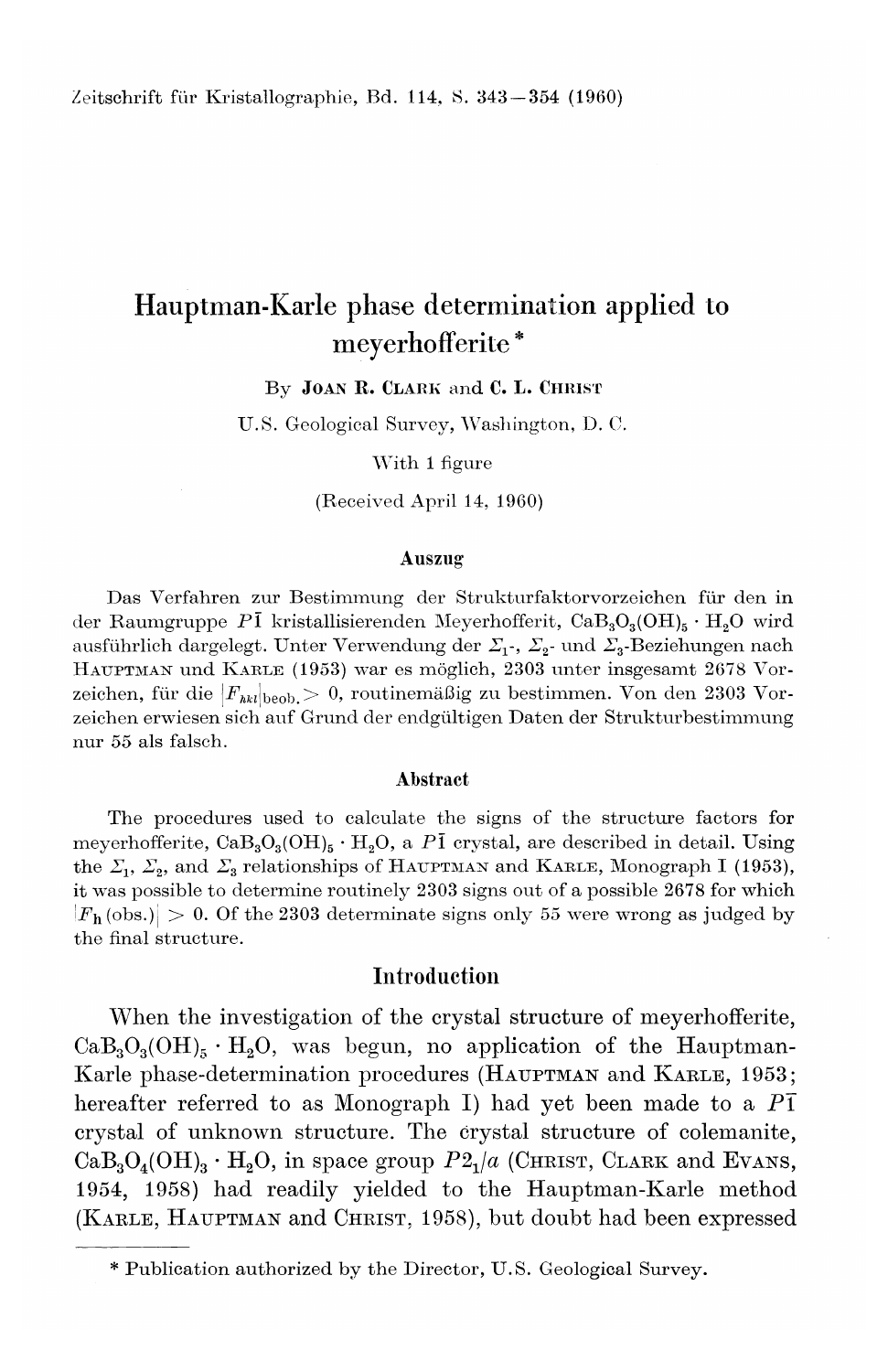as to whether the method could be successful for a crystal in space group *PI* (VANDand PEPINSKY, 1954). However, the signs of the structure factors for meyerhofferite were readily calculated and the structure determined (CHRIST and CLARK, 1956, preliminary account). Subsequent to the solutions of the crystal structures of colemanite and meyerhofferite the structures of the more complex crystals  $p, p'$ -dimethoxybenzophenone,  $CH_3OC_6H_4COC_6H_4OCH_3$ , (KARLE, HAUPTMAN, KARLE and WING, 1957, 1958), and spurrite,  $Ca_4(SiO_4)_2CO_3$ , (HAUPTMAN, KARLE, KARLE and SMITH, 1959) have been solved by these statistical procedures.

The present paper is a detailed account of the procedures used and the results obtained in the application of the method of Hauptman and Karle to meyerhofferite. The crystal structure of meyerhofferite is described in an accompanying paper (CHRIST and CLARK, 1960).

# Preliminary considerations

# *Normalized structure factors E h*

The three-dimensional intensity data collected for meyerhofferite (CHRIST and CLARK, 1960) were corrected for Lorentz and polarization factors to obtain the  $F_h^2$  (obs.). For meyerhofferite, there are 4342 independent reflections contained in the reciprocal sphere of radius  $s = (\sin \theta)/\lambda = 0.9$  Å<sup>-1</sup>; of this number 2678 were observed to have intensities greater than zero, 1515 had intensities below the threshold of observation and were assigned zero values and no observations were made on the remaining 149, all of which have  $s \geq 0.8$  Å<sup>-1</sup>. The calculation of the phases was based therefore on 4193 intensity observations.

The  $F_h$ (obs.) were put on an absolute scale and corrected for the vibrational motion of the atoms through the use of the  $K(s)$  function described by KARLE and HAUPTMAN(1953). The *K(s)* curve for meyerhofferite, shown in Fig. 1, was obtained in the following way. A listing was made, in order of increasing *s*, of the quantities  $F<sub>b</sub><sup>2</sup>(obs.)$ and

$$
\sigma_2 = \sum_{j=1}^N f_j^2(s)
$$

(where  $N$  is the total number of atoms in the unit cell and  $f_i$  is the scattering factor of the *j*th atom). For meyerhofferite the cell contents are  $2[\text{CaB}_3\text{O}_3(\text{OH})_5 \cdot \text{H}_2\text{O}]$ . The *s* range was divided into ten intervals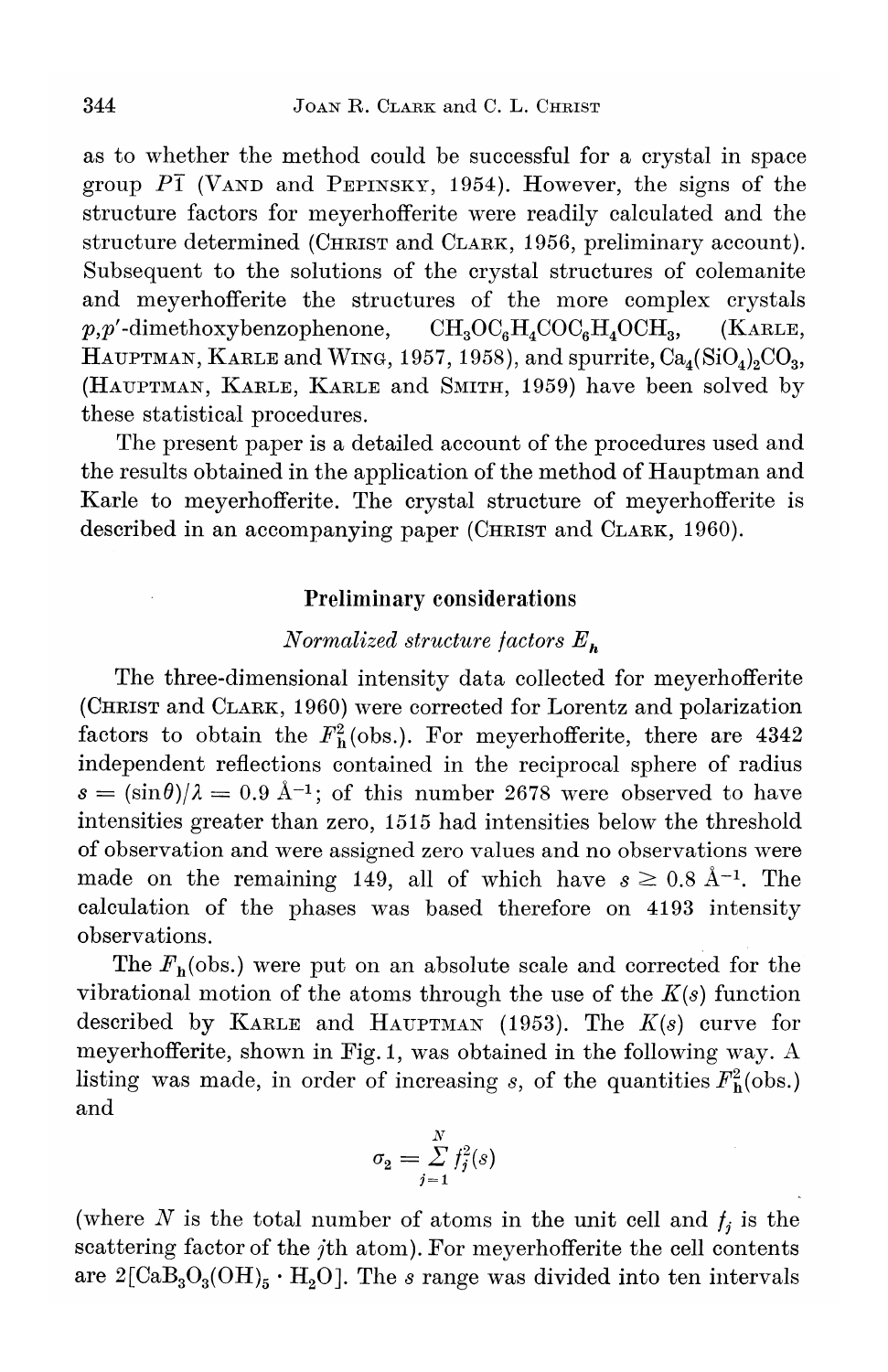containing nearly equal numbers of terms, about 430. The  $K(s)$  value for each of these s intervals was calculated by means of the relation

$$
K(s) = \frac{\Sigma \sigma_2}{\Sigma F_{\mathrm{h}}^2(\mathrm{obs.})},
$$

where the summations extend over each  $s$  interval, and  $K(s)$  is plotted against the midpoint of the interval. For the ten groups containing nearly equal numbers of terms the values represented by the solid circles

in Fig. 1 were obtained. The same procedure was also carried out using  $s$  intervals for which the first interval contained 155 terms, and nine remaining intervals each contained about 460 terms. The values obtained in this latter calculation are plotted as crosses in Fig.1. Finally, the smooth monotonically increasing curve  $K(s)$  was drawn among these points. The value of  $[K(0)]^{1/2}$ , the factor for converting the  $|F_{h}$ (obs.) to an absolute scale, is 2.82. The corresponding scale factor found by least-squares comparison of the  $|F_h({\rm obs.})|$  and the structure factors calculated from the final atomic parameters has the concordant value of 2.86 (CHRIST and CLARK, 1960).

The quantities  $E_{h}^{2}$ , where  $|E_{h}|$ is defined as the normalized structure factor, were computed according to equation 3.15, Monograph I:

$$
E_{\mathbf{h}}^2 = \frac{n K(s) F_{\mathbf{h}}^2(\text{obs.})}{m_2 \sigma_2}.
$$



Fig. 1.  $K(s)$  curve for meyerhofferite. Solid circles show positions of averages when each group contains an approximately equal number of terms; crosses show positions of averages obtained when the first  $s$  interval contains  $155$ terms and each of the remaining intervals contains 460 terms

For the space group  $P\overline{1}$ , the symmetry number n, and the mixed moment  $m_2$ , are both equal to 2 (Monograph I pp. 44–45).

According to KARLE et al. (1958), the probability distribution of a structure factor in a centrosymmetric crystal predicts  $32\%$  of all  $|E| > 1$ ,  $5\%$  of all  $|E| > 2$ , and  $0.3\%$  of all  $|E| > 3$ . For meyerhofferite the actual distribution found is as follows:  $34\frac{0}{0}$  with  $|E| > 1$ ,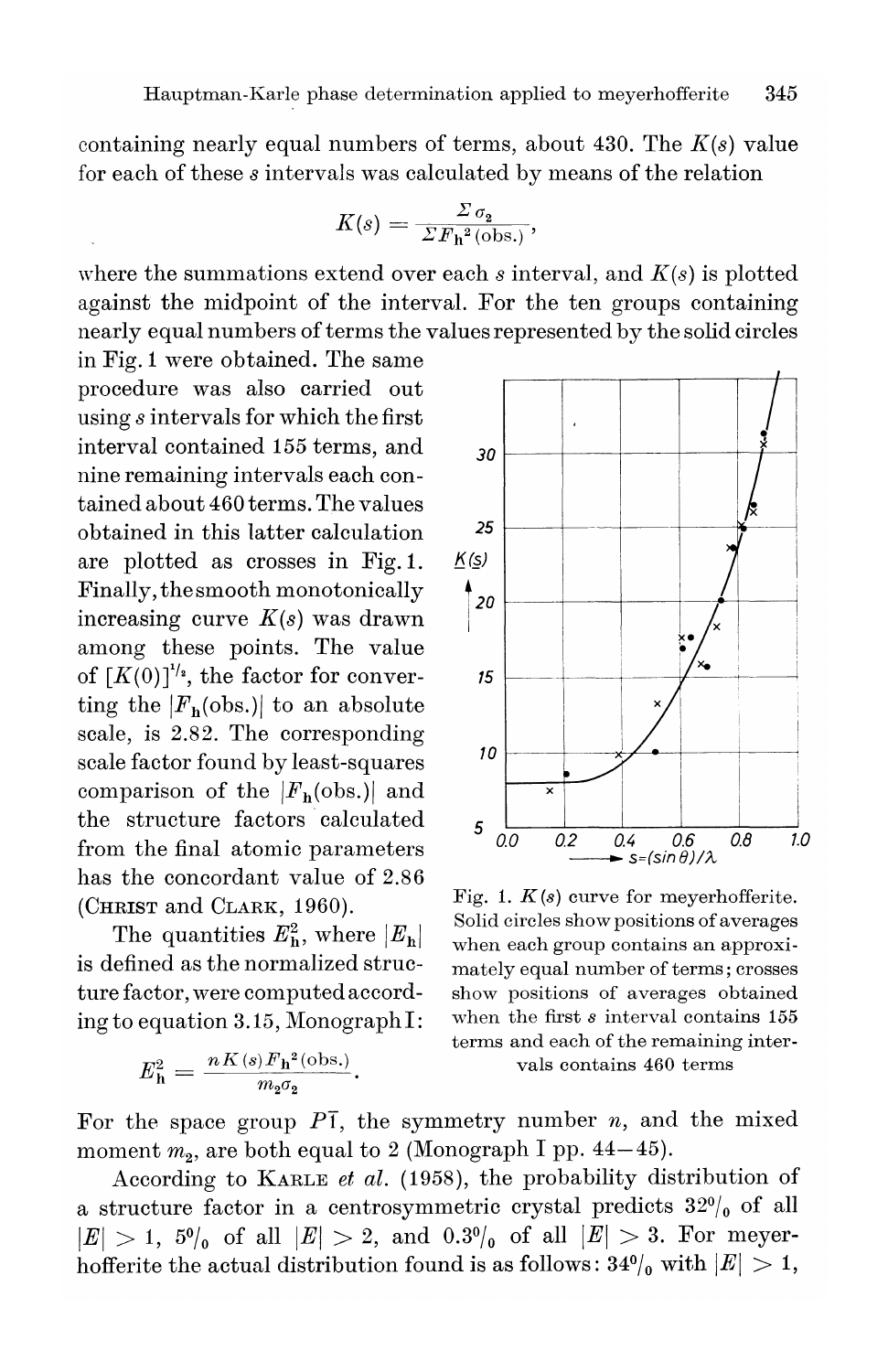4.4<sup>0</sup>/<sub>0</sub> with  $|E| > 2$ , and 0.2<sup>0</sup>/<sub>0</sub> with  $|E| > 3$ . Similarly, the theoretical averages expected for a centrosymmetric crystal are:  $\langle E| \rangle = 0.798$ ,  $\langle E^2 \rangle = 1.0$ , and  $\langle E^2 - 1| \rangle = 0.968$ . The values found are 0.715, 0.986, and 1.01, respectively. The deviations are principally due to the fact that the intensities of the absent reflections were taken as zero.

# *Arrangement of data*

For ease in carrying out the sign-determining procedures the data were divided into eight groups according to whether  $h, k, l \equiv h$  are odd or even integers. The symbol *g* (for *gerade)* is used for an even integer and the symbol *u* (for *ungerade)* for an odd integer. Thus, the eight possible groups are: *ggg, ggu, guu, uuu, ugg, uug, ugu,* and *gug.* For each group two listings were made. In the first of these listings  $F_h^2$ (obs.),  $E_h^2$ ,  $E_h^2 - 1$ , and  $|E_h|$  were recorded in dictionary order on *hkl;* in the second, these same data were recorded in order of decreasing  $|E_h|$ . In Table 1 are shown for each group the total number of terms, the number of terms for which  $|E_h| > 0$ , and the largest  $|E_h|$ .

| ħ        | No. of terms | No. of terms,<br>$ E_\mathbf{h} >0$ | Largest $ E_{\mathbf{h}} $ | h for largest<br>$ E_{\rm h} $  |
|----------|--------------|-------------------------------------|----------------------------|---------------------------------|
| ggg      | 539          | 317                                 | 3.07                       | 2.12.6                          |
| uuu      | 548          | 369                                 | 3.21                       | 939                             |
| guu      | 539          | 344                                 | 3.62                       | 10.1.7                          |
| ugu      | 549          | 355                                 | 3.85                       | $\overline{9}29$                |
| uuq      | 540          | 326                                 | $3.02\,$                   | 11.5.0                          |
| ggu      | 539          | 344                                 | 2.93                       | 8.10.3                          |
| gug      | 539          | 323                                 | 3.49                       | $\overline{10}. \overline{1}.2$ |
| $\mu$ gg | 549          | 300                                 | 2.83                       | 780                             |

Table 1. *Grouping* of *meyerhofferite data according* to  $|E_h|$  *values* 

# Sign determination

*Initial procedure*

The calculation of signs by the Hauptman-Karle procedure must begin with the determination of at least some of the signs of the *ggg* group. Two probability relationships are available initially, namely those given by equations 3.29 and 3.32, Monograph I. Only the  $\Sigma_1$ relationship given by the first of these equations was used in the present study. For the *PI* case, this may be written (KARLE *et al.,* 1958) as

$$
P_{+}(F_{2h}) = \frac{1}{2} + (\text{coefficient}) |E_{2h}|(E_{h}^{2}-1),
$$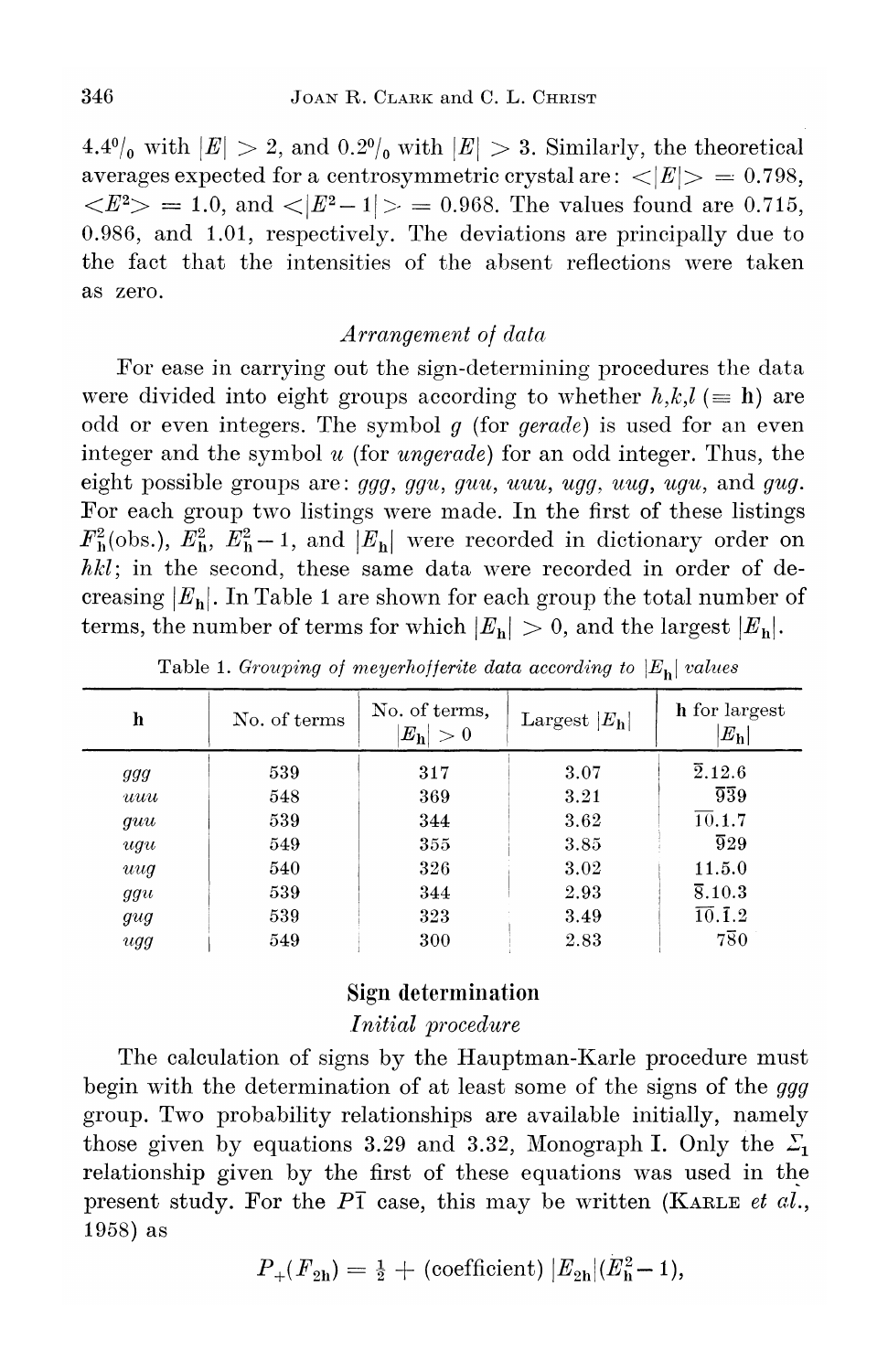where the coefficient is

$$
\frac{\sum\limits_{j=1}^N Z_j^3}{4\left(\sum\limits_{j=1}^N Z_j^2\right)^{3/2}},
$$

and for meyerhofferite has the numerical value of 0.067. For a crystal with *N* equal atoms the coefficient above reduces to  $1/(4N^{1/2})$ . Setting  $d/(4N^{1/2}) = 0.067$ , we calculate  $N \simeq 14$ . Hence a  $P\overline{1}$  crystal with seven equal atoms in the asymmetric unit would yield the same coefficient as that given by the thirteen unequal atoms of meyerhofferite\*.

Thus the heavier calcium atom helps in the initial sign determination. However, as is discussed later in this paper, the presence of the calcium atom in an otherwise essentially equal-atom structure causes errors in the overall sign determination,  $P_+(2h)$  was evaluated for each of the *ggg* terms of meyerhofferite. This procedure is quite rapid using the listings described above, and for most of the terms involved can be done by inspection. Eight terms were found to have  $P_{+}(2h) > 0.80$ , seven with  $P_{+}(2h)$  lying between 0.7 and 0.8, and two with reasonably strong probabilities of having negative signs, giving a total of seventeen terms, the signs of which have high probabilities. Data for the eight strongly positive terms and the two negative terms are given in Table 2. The sign calculated by  $P_+(F_{2h})$ , by the complete statistical procedure, and from the final structure is the same for each of these ten terms, except for  $2h=8\overline{4}4$ , where  $P_+(F_{2h})$  yielded the wrong answer.

The signs of the first eight terms of Table 2 were checked for internal consistency through the use of the  $\mathcal{Z}_{\mathbf{3}}$  relationship given by equation 4.05, Monograph I, which may be written (KARLE *et al.,* 1958) as

$$
sE_{2h} \sim s\sum_{k} E_{2k}(E_{h+k}^2 - 1).
$$

In this equation *s* stands for 'sign of' and  $\sim$  indicates 'probably is'. For the  $\varSigma_{\mathbf{3}}$  calculation any one term of the eight may be taken as the 2h term and each of the remaining seven terms plus their centrosymmetric equivalents as the 2k terms, making a total of fourteen possible contributors to  $\mathcal{Z}_{3}.$  Sample calculations are given in Tables 3 and 4.

<sup>\*</sup> The contribution of the hydrogen atoms to the numerical value of the coefficient is negligible.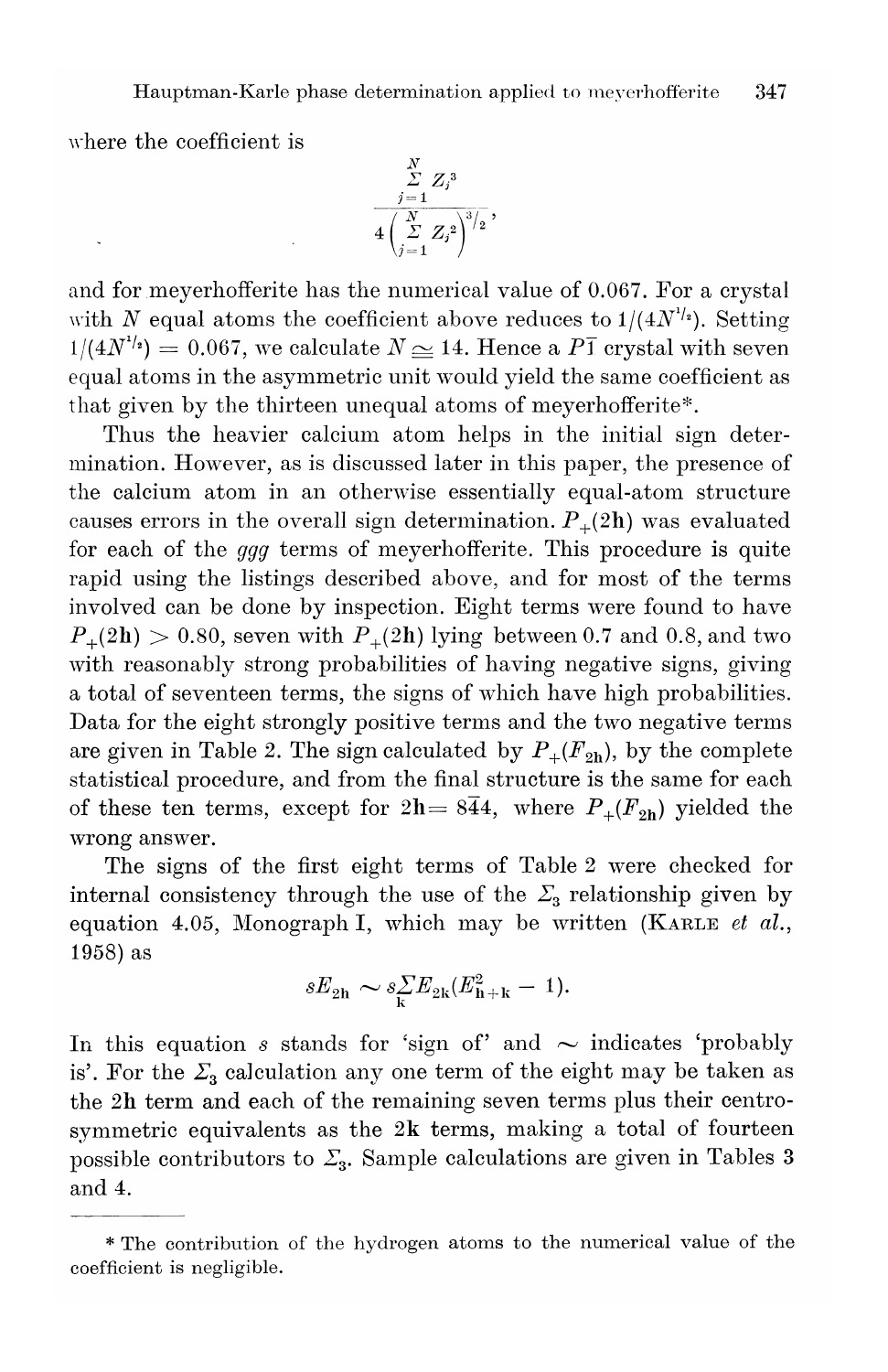| 2 <sub>h</sub>                 | $ E_{\rm 2h} $ | $F_{\bf 2h}$ | $P_+(F_{2h})$ | Final sign,<br>$H-K$ method | Final sign,<br>structure |
|--------------------------------|----------------|--------------|---------------|-----------------------------|--------------------------|
| 2.12.6                         | 3.07           | 6.0          | $1.00*$       | $\mathrm{+}$                |                          |
| 10.6.2                         | 1.66           | 3.1          | $1.00*$       | $^+$                        |                          |
| 080                            | 2.16           | 10.4         | 0.94          | ┿                           | $\div$                   |
| 10.4.6                         | 2.16           | 4.2          | 0.89          |                             | ┿                        |
| $8\bar{4}4$                    | 2.17           | 5.0          | 0.88          |                             |                          |
| $\overline{2}.\overline{12}.6$ | 1.20           | 2.4          | 0.83          | $\hspace{0.1mm} +$          | ┿                        |
| $\bar{6}\bar{6}2$              | 1.08           | 4.1          | 0.83          | $^{+}$                      | $^{+}$                   |
| 284                            | 1.55           | 5.4          | 0.82          | ┿                           | ┿                        |
| $\overline{4}$ , 0.10          | 2.42           | 5.7          | 0.34          |                             |                          |
| $\overline{2.12.4}$            | 2.56           | 6.1          | 0.36          |                             |                          |

 $\Gamma$ able 2. *Some ggg terms with high probabilities calculated using the*  $\Sigma_1$  *relationsh*  $P_{+}(F_{2h}) = \frac{1}{2} + 0.067 |E_{2h}| (E_{h}^{2} - 1)$ 

\* Calculated greater than 1.00 due to series termination errors.

|                        | Table 3. Calculation of the sign of $E_{10.6,2}$ using the $\Sigma_3$                                                   |
|------------------------|-------------------------------------------------------------------------------------------------------------------------|
|                        | $\mathit{relationship}\ sE_{\textrm{2h}}\ \sim\ s\varSigma E_{\textrm{2h}}\ (E_{\textrm{h}+\textrm{k}}^{\textrm{2}}-1)$ |
|                        |                                                                                                                         |
| $2\mathbf{h} = 10.6.2$ | $ E_{\rm 2h}  = 1.66$                                                                                                   |

|                                | $21 - 10.0.2$ |                             | $ E_{2h}  = 1.00$                        |                            |  |  |  |
|--------------------------------|---------------|-----------------------------|------------------------------------------|----------------------------|--|--|--|
| 2k                             | $E_{\rm 2k}$  | $h + k$                     | $E_{\mathbf{h}+\mathbf{k}}^2-\mathbf{1}$ | $E_{2k}$ ( $E_{h+k}^2-1$ ) |  |  |  |
| 2.12.6                         | 3.07          | 494                         | 2.89                                     | 8.86                       |  |  |  |
| $2.\overline{12}.\overline{6}$ | 3.07          | $6\overline{3}\overline{2}$ | 0.58                                     | 1.78                       |  |  |  |
| $8\bar{4}4$                    | $2.17*$       | 913                         | $-1.00$                                  | $-2.17$                    |  |  |  |
| $84\overline{4}$               | $2.17*$       | $15\bar{1}$                 | 0.91                                     | 1.97                       |  |  |  |
| 080                            | 2.16          | 571                         | 0.16                                     | 0.35                       |  |  |  |
| $0\overline{8}0$               | 2.16          | $5\overline{1}1$            | 0.22                                     | 0.48                       |  |  |  |
| 10.4.6                         | 2.16          | 054                         | 2.35                                     | 5.07                       |  |  |  |
| $10.\bar{4}.\bar{6}$           | 2.16          | $10.1.\overline{2}$         | 11.17                                    | 24.09                      |  |  |  |
| 284                            | 1.55          | 673                         | 1.62                                     | 2.50                       |  |  |  |
| $\bar{2}\bar{8}\bar{4}$        | 1.55          | $4\bar{1}\bar{1}$           | 2.12                                     | 3.27                       |  |  |  |
| $2.\overline{12}.6$            | 1.20          | $4\bar{3}4$                 | 2.42                                     | 2.91                       |  |  |  |
| $2.12.\overline{6}$            | 1.20          | $69\overline{2}$            | 1.36                                     | 1.64                       |  |  |  |
| $\bar{6}\bar{6}2$              | 1.08          | 202                         | 2.16                                     | 2.32                       |  |  |  |
| $66\overline{2}$               | 1.08          | 860                         | 2.39                                     | 2.57                       |  |  |  |
|                                |               |                             |                                          | $\Sigma_{2} = 55.64$       |  |  |  |

\* Assumed + from  $P_+(F_{2h})$ ; actually -.

The statistical criterion for the acceptance or rejection of a sign was to require that  $\Sigma_3$  be greater than three standard deviations, *i.e.*  $\sum_{3}$   $>$  3n<sup>1/<sub>2</sub></sup>, where *n* is the number of contributors to  $\sum_{3}$ . This criterion was later strengthened for terms with  $|E| < 1.00$  to require that  $|E|$   $\sum$   $>$  3n<sup>1</sup><sup>2</sup>, where  $\sum$  is any one of the sums  $\sum_1$ ,  $\sum_2$ , or  $\sum_3$  used throughout the work. The calculation shown in Table 3 has  $\Sigma_3=55.6 \gg$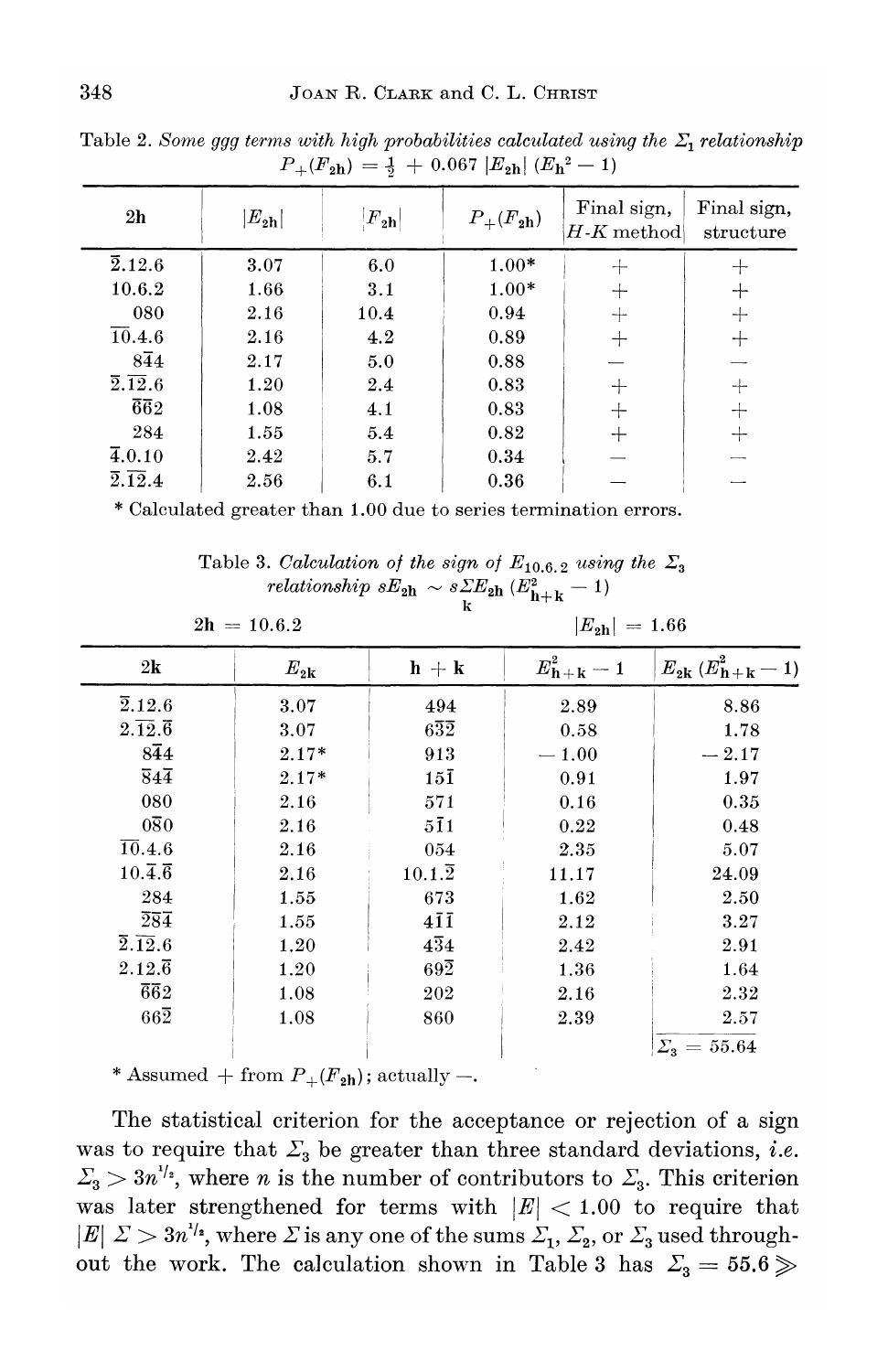|                                    | $2h = 8\overline{4}4$ |                             | $ E_{\rm 2h}  = 2.17$ |                          |  |  |  |  |  |
|------------------------------------|-----------------------|-----------------------------|-----------------------|--------------------------|--|--|--|--|--|
| 2k                                 | ${E}_{\rm 2k}$        | $h + k$                     | $E_{\bf h+k}^2-1$     | $E_{2k}(E_{h+k}^2-1)$    |  |  |  |  |  |
| $\overline{2}.12.6$                | 3.07                  | 345                         | $-0.52$               | $-1.61$                  |  |  |  |  |  |
| $2.\overline{12}.\overline{6}$     | 3.07                  | 58Ī                         | $-0.08$               | $-0.25$                  |  |  |  |  |  |
| 080                                | 2.16                  | 422                         | $-0.95$               | $-2.04$                  |  |  |  |  |  |
| $0\overline{8}0$                   | 2.16                  | 462                         | $-0.44$               | $-0.95$                  |  |  |  |  |  |
| 10.4.6                             | 2.16                  | $\overline{105}$            | $-1.00$               | $-2.16$                  |  |  |  |  |  |
| $10.\bar{4}.\bar{6}$               | 2.16                  | $9\overline{4}\overline{1}$ | 0.18                  | 0.39                     |  |  |  |  |  |
| 10.6.2                             | 1.66                  | 913                         | $-1.00$               | $-1.66$                  |  |  |  |  |  |
| $\overline{10.6}$ . $\overline{2}$ | 1.66                  | $\bar{1}\bar{5}1$           | 0.91                  | 1.51                     |  |  |  |  |  |
| 284                                | 1.55                  | 524                         | $-0.81$               | $-1.25$                  |  |  |  |  |  |
| 284                                | 1.55                  | $3\bar{6}0$                 | $-0.26$               | $-0.41$                  |  |  |  |  |  |
| $\overline{2}.\overline{12}.6$     | 1.20                  | $3\overline{8}5$            | 0.24                  | 0.29                     |  |  |  |  |  |
| $2.12.\overline{6}$                | 1.20                  | 54Ī                         | $=0.62$               | $-0.74$                  |  |  |  |  |  |
| $\bar{6}\bar{6}2$                  | 1.08                  | 153                         | $-0.08$               | $-0.09$                  |  |  |  |  |  |
| $66\overline{2}$                   | 1.08                  | 711                         | $-0.79$               | $-0.85$                  |  |  |  |  |  |
|                                    |                       |                             |                       | $\Sigma_{\rm s} = -9.82$ |  |  |  |  |  |

Table 4. *Calculation of the sign of*  $E_{8\bar{4}4}$  *using the*  $\Sigma_3$  $relationship$   $sE_{2k}$   $s\Sigma E_{2k} \sim (E_{n+k}^2 - 1)$ 

 $3(14)^{1/2} = 11$ , so that the sign of  $E_{10.6, 2}$  is acceptable as positive, whereas the results shown in Table 4 yield  $\mathcal{L}_3 = -9.8 < 3(14)^{1/2} = 11$ so that the sign of  $E_{\text{8I4}}$  is indeterminate. The  $\Sigma_3$  check also showed the sign of  $E_{080}$  to be indeterminate. Thus of the eight original  $E_{2h}$  having high sign probabilities, six remained as a nucleus for further calculation of  $E_{ggg}$  signs by  $\Sigma$ <sub>3</sub>. The next eight  $E_{ggg}$  with large  $P_+(F_{2h})$ were then examined and seven of these met the statistical acceptance criterion. The total of thirteen  $E_{\text{qqg}}$  having high sign probabilities were then used for  $\mathcal{L}_3$  calculation of the signs of the  $E_{ggg}$  having large  $|E|$ . The first thirty of such terms were examined in order of decreasing  $|E|$ , and signs were accepted for twenty-two of these. Further reiteration of the internal consistency checks eliminated one of the original thirteen terms. In this manner was assembled a group of thirty-four *Eggg* with known signs, composed of twenty-two of the first thirty terms in order of decreasing  $|E|$  and twelve of the seventeen terms having large  $P_+(F_{2h})$ . This group was then used for digital computer calculation of the  $\Sigma_3$  for all  $E_{ggg}$ . At the end of this procedure it was considered that about two-thirds of the signs for the *ggg* group were determined. Some large  $|E|_{\text{ggg}}$  still had indeterminate signs and an effort was made to fix these using the  $\Sigma_2$  relationship of equation 4.04 Monograph I. The sign of only one of the  $E_{2h}$  could be determined by the use of  $\Sigma_2$  at this stage of the calculations.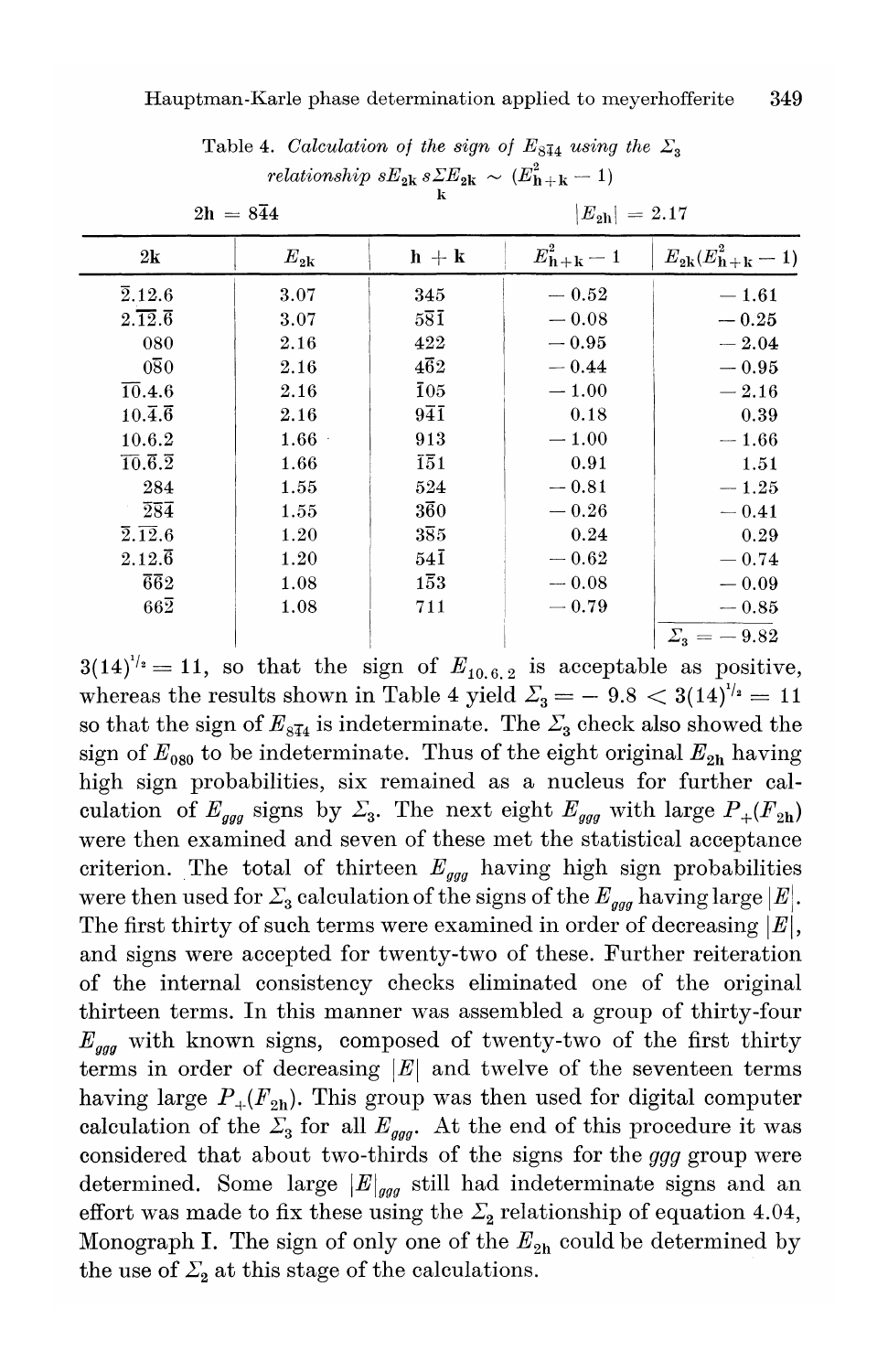### *Intermediate and final stages*

At the completion of the inital stage only signs for the *ggg* group were determined. In order to start sign determination for the  $E<sub>h</sub>$  of the remaining seven groups it was first necessary to fix the origin of the *PI* cell by the arbitrary assignment of signs to three  $E<sub>h</sub>$  where the three h are linearly independent modulo 2 (Monograph I). The  $E_h$  having the largest magnitudes are usually chosen for sign assignment, because this practice leads to strong probability results in the determination of new signs. Of the remaining seven groups, *ugu* and *guu* contain the two largest  $|E_{\mathbf{h}}|$  values (Table 1). Accordingly, the two terms,  $E_{\bar{9}29}$  $=$  3.85 and  $E_{\overline{10,1,7}}=$  3.62, were taken as positive. Of the five remaining groups, only the signs of the  $E_{uuq}$  are fixed by the choice made above. The choice of the third sign can therefore be made for an  $E_h$ from among the groups *uuu, ggu, gug,* or *ugg.* In these groups,  $E_{\textit{gug}} =$  $E_{\overline{10},1,2.} = 3.49$  is the largest (Table 1); its sign was taken as positive. The origin is thus determined and the signs of all of the remaining  $E<sub>h</sub>$ are fixed by the crystal structure.

The computation of the signs of the  $E_{\mathit{ugu}}$  was carried out using  $\mathcal{Z}_{\mathbf{2}}$ , which  $c$  an be written as  $sE_{\rm h} \thicksim$   $s{\sum\limits_{\rm k}}E_{\rm h+k}$  (KARLE *et al.,* 1958). The calculation necessarily started with  $E_{\mathbf{k}} = E_{\bar{9}29} = +3.85$ , (since  $E_{\bar{9}29}$  has the only known sign of the *ugu* group), taken together with some of the  $E_{h+k}=E_{ggg}$ with previously determined signs. The procedure actually followed was to calculate the product  $E_{\bar{9}29}E_{ggg}$  for the  $E_{ggg}$  of largest magnitudes, and then to accept the signs only for those  $E<sub>h</sub>$  of large magnitude. This process is equivalent to evaluating  ${P}_{+}(F_{\rm h}),$  which for  $\mathcal{Z}_{\rm 2}$  is proportiona to  $|E_h|E_kE_{h+k}$ . In this way the signs of eight additional  $E_{uu}$  of large magnitude were obtained. The internal consistency of the set of nine  $E_{\textit{ugu}}$  was checked using  $\Sigma_{2}$ , with completely satisfactory results. This nucleus of nine  $E_{uu}$  with known signs was then used in hand calculation of  $\Sigma_2$  to derive the signs of 21 additional  $E_{ugu}$  of large magnitude. In turn, the collection of  $30 E_{uu}$  of known signs was used in digital computer calculation to derive the signs of the remaining  $E_{ugu}$ . Although a knowledge of the signs of 30  $E_{uqu} = E_k$  permits a possible total of 60 contributors to  $\sum_{k}$ , in practice the number of contributors is limited by lack of information about the appropriate  $E_{h+k} = E_{ggg}$ . The actual number of contributors for meyerhofferite was usually about 14, with the largest number noted being 30, and the smallest, 1. At the conclusion of the digital computer calculations it was judged from the statistical criteria that  $65\%$  of the signs of the  $E_{uu}$  were determined.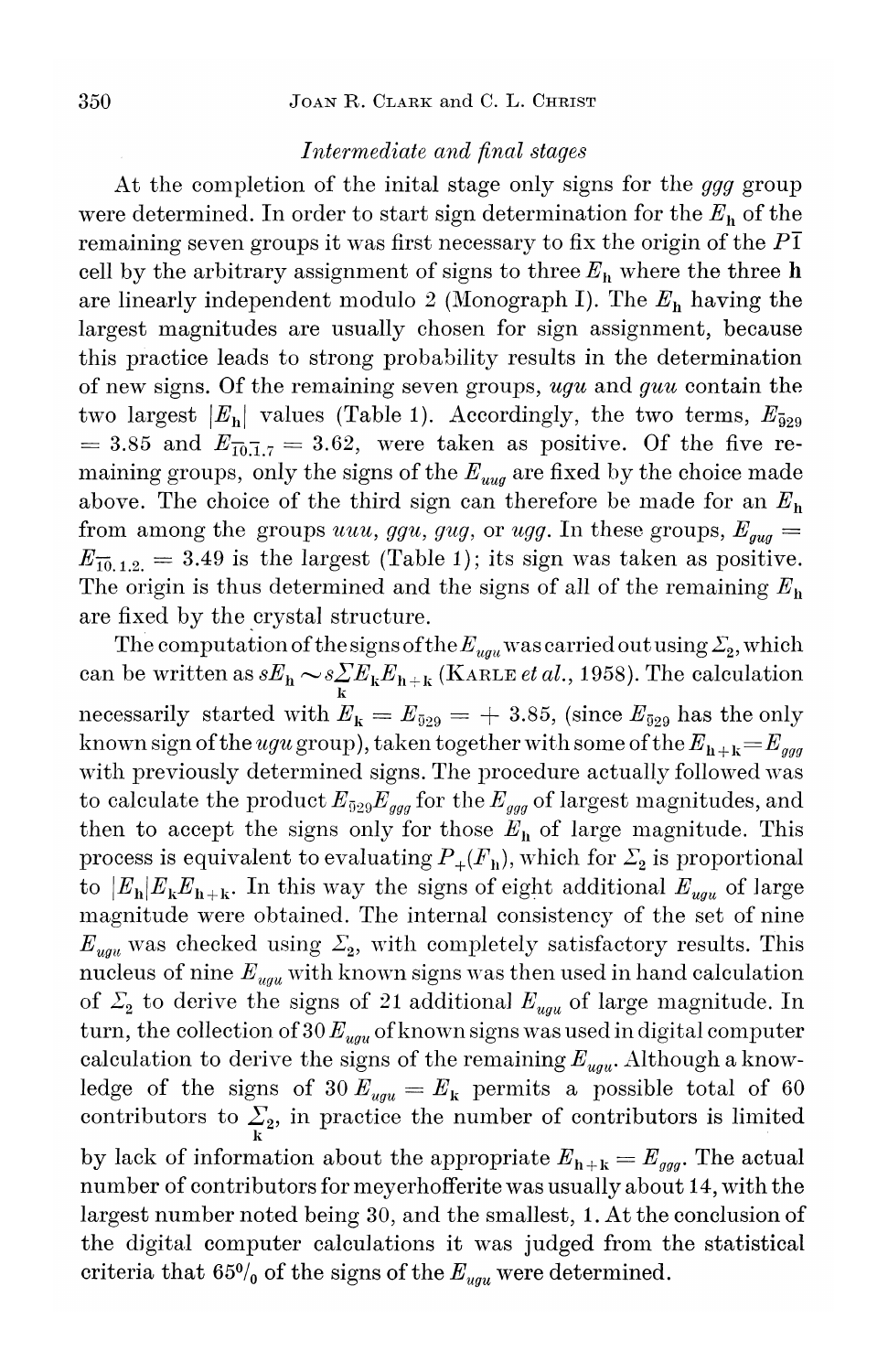Analogous procedures were followed for the calculation of the signs of the  $E_{\text{gau}}$ , starting with  $E_{\overline{10},1.7} = +3.62$ , and the  $E_{\text{gug}}$ , starting with  $E_{\overline{10},\overline{1},2} = +3.49$ . At the end of these calculations it was considered that  $75\%$  of the signs of the  $E_{guu}$ , and  $85\%$  of the signs of the *Egug* were determined.

At this stage there remained the calculation of the signs of the  $E<sub>h</sub>$ for the four groups *uuq, gg'u, ugg,* and *uuu.* These signs are dependent on the signs already determined. For example, in using  $\Sigma_{2}$  for the *uut* k group the indices take the form  $h = uuu$ ,  $k = gug$ , and  $h + k = ugu$ . As the signs of some of these four dependent groups become known various combinations can be used in  $\Sigma_2$  for cross-checking. As an example the set *gug* can be obtained from the combinations  $ugg + uug$ ,  $ggu + guu$ , and  $ugu + uuu$ , (in addition to the  $ggg + gug$  already used). In the present study, the signs of the *Euuu* were calculated next. A list of 50  $E_{\textit{gug}}$  of large magnitude and known sign were used as the  $E_{\textit{k}}$ of  $\Sigma_2$  in combination with the  $E_{h+k} = E_{uyu}$  of known sign. The signs k for the remaining groups *uuq, ggu,* and *ugg* were then calculated in a similar way. After the completion of these computations, the signs of the  $E_{ggg}$  were recalculated using  $\sum_{k}$  with  $k = uug$  ( $h + k = u'u'g'$ ) and the signs of the  $E_{uu}$  recalculated with  $\mathbf{k} = gug(\mathbf{h} + \mathbf{k} = uuu)$ . The recalculations increased the percentage of determinate signs to  $86\%$  for each of these two groups. At this stage the overall percentage of determinate signs was likewise  $86\frac{0}{0}$ ; statistics for the distribution of the determinate signs among the several groups are given in Table 5.

### Discussion of results

After the crystal structure of meyerhofferite was refined by leastsquares analysis (CHRIST and CLARK, 1960), the signs determined by the structure were compared term by term with those calculated by the Hauptman-Karle procedures. It was found that  $97.5\%$  of the signs determined by the statistical procedure are correct. A detailed listing of some of the results of the comparison of signs is given in Table 5.

Errors in sign determination are known tobe caused by the presence in a crystal structure of unequal atoms, as well as by the finite number of data available. For several non-centrosymmetric space-groups, equations have been given by KARLE and HAUPTMAN (1956) for calculating the variance to be expected. Similar statistical considera-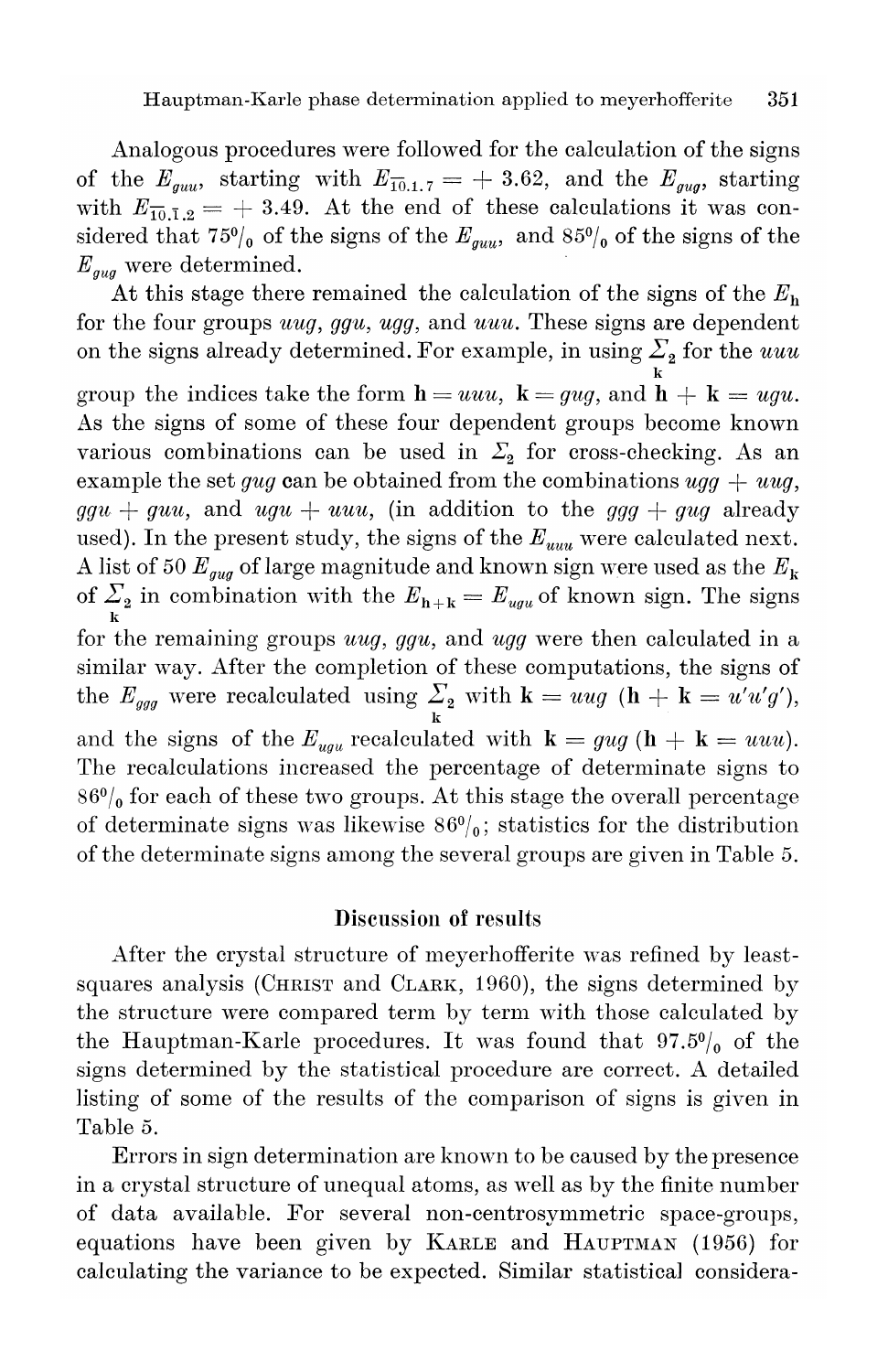| Group                                                | (1)<br>No. of<br>terms with<br>$ F_{h}$ (obs.)<br>> 0 | (2)<br>No. of<br>deter-<br>minate<br>$signs*$        | (3)<br>No. of<br>deter-<br>minate<br>signs<br>$wrong**$ | (4)<br>No. of<br>terms<br>with<br>$ E_{\bf h}  \geqq 1.0$ | (5)<br>No. of<br>deter-<br>minate<br>signs,<br>$ E_\text{h}  \geq 1.0^* $ | (6)<br>No. of<br>deter-<br>minate<br>signswrong<br>$ E_{\bf h}  \geq 1.0**$                         |
|------------------------------------------------------|-------------------------------------------------------|------------------------------------------------------|---------------------------------------------------------|-----------------------------------------------------------|---------------------------------------------------------------------------|-----------------------------------------------------------------------------------------------------|
| ggg<br>ugu<br>guu<br>gug<br>uuu<br>ggu<br>uug<br>ugg | 317<br>355<br>344<br>323<br>369<br>344<br>326<br>300  | 275<br>306<br>261<br>277<br>337<br>299<br>297<br>251 | 5<br>8<br>7<br>$\overline{4}$<br>11<br>7<br>10<br>3     | 185<br>174<br>180<br>187<br>170<br>184<br>180<br>170      | 179<br>170<br>165<br>177<br>163<br>182<br>172<br>166                      | 3<br>3<br>$\overline{2}$<br>$\overline{2}$<br>$\overline{\mathbf{4}}$<br>5<br>4<br>$\boldsymbol{2}$ |
| Total                                                | 2678                                                  | 2303                                                 | 55                                                      | 1430                                                      | 1374                                                                      | 25                                                                                                  |

Table 5. Summary of results for Hauptman-Karle sign determination

\* Signs judged determinate by the statistical criteria,  $\Sigma > 3n^{1/2}$  where *n* is the number of contributors to  $\Sigma$ , for all  $|E_h| \ge 1.0$ ; for  $|E_h| < 1.0$ ,  $|E_h| \ge 3n^{1/2}$ .<br>\*\* Final signs on basis of crystal structure (CHRIST and CLARK, 1960).

|  |  |  |  |  |  |  |  |  |  |  |  | ** Final signs on basis of crystal structure (CHRIST and CLARK, 1960 |  |  |  |
|--|--|--|--|--|--|--|--|--|--|--|--|----------------------------------------------------------------------|--|--|--|
|--|--|--|--|--|--|--|--|--|--|--|--|----------------------------------------------------------------------|--|--|--|

| h                           | $ E_{\bf h} $ | $\Sigma_{2}$ (final) | $ F_{h}$ (obs.) * | $F_{\mathbf{h}}(\text{calc.})$ ** | ΑF      |
|-----------------------------|---------------|----------------------|-------------------|-----------------------------------|---------|
| $1\overline{4}1$            | 3.49          | 16.66                | 35.4              | $-33.1$                           | $-2.3$  |
| $\bar{2}\bar{2}2$           | 2.62          | $-26.20$             | 26.6              | 23.1                              | 3.4     |
| $\overline{1}12$            | 2.30          | 72.02                | 23.4              | $-22.7$                           | $-0.7$  |
| $0\bar{1}1$                 | 2.06          | 23.42                | 20.9              | $-22.4$                           | 1.5     |
| $0\overline{5}2$            | 2.03          | $-25.82$             | 20.6              | 20.7                              | $-0.1$  |
| 111                         | 1.93          | $-57.35$             | 19.6              | 15.9                              | 3.7     |
| $\overline{4}\overline{4}5$ | 1.83          | $-22.72$             | 18.5              | 20.4                              | $-1.9$  |
| $0\overline{2}1$            | 1.79          | $-99.69$             | 18.2              | 16.6                              | $1.6\,$ |
| $2\bar{1}3$                 | 1.78          | $-17.46$             | 18.0              | 15.4                              | 2.6     |
| $\overline{2}03$            | 1.75          | $-22.61$             | 17.8              | 14.7                              | 3.1     |

Table 6. Some signs incorrectly determined by Hauptman-Karle procedures

\* Value includes the final scaling factor,  $k = 2.86$ .

\*\*  $F_k$ (calc.) from final positional and thermal parameters for meyerhofferite (CHRIST and CLARK, 1960).

tions are associated with  $\Sigma_2$  in centrosymmetric space-groups. The variance calculated for meyerhofferite indicates that about  $3\%$  of the determinate signs with  $|E| > 1.0$  will be wrong as a result of the presence of the calcium atom in an otherwise equal-atom structure (H. HAUPTMAN, oral communication). This result is in good agreement with the result found experimentally. About half of the incorrect signs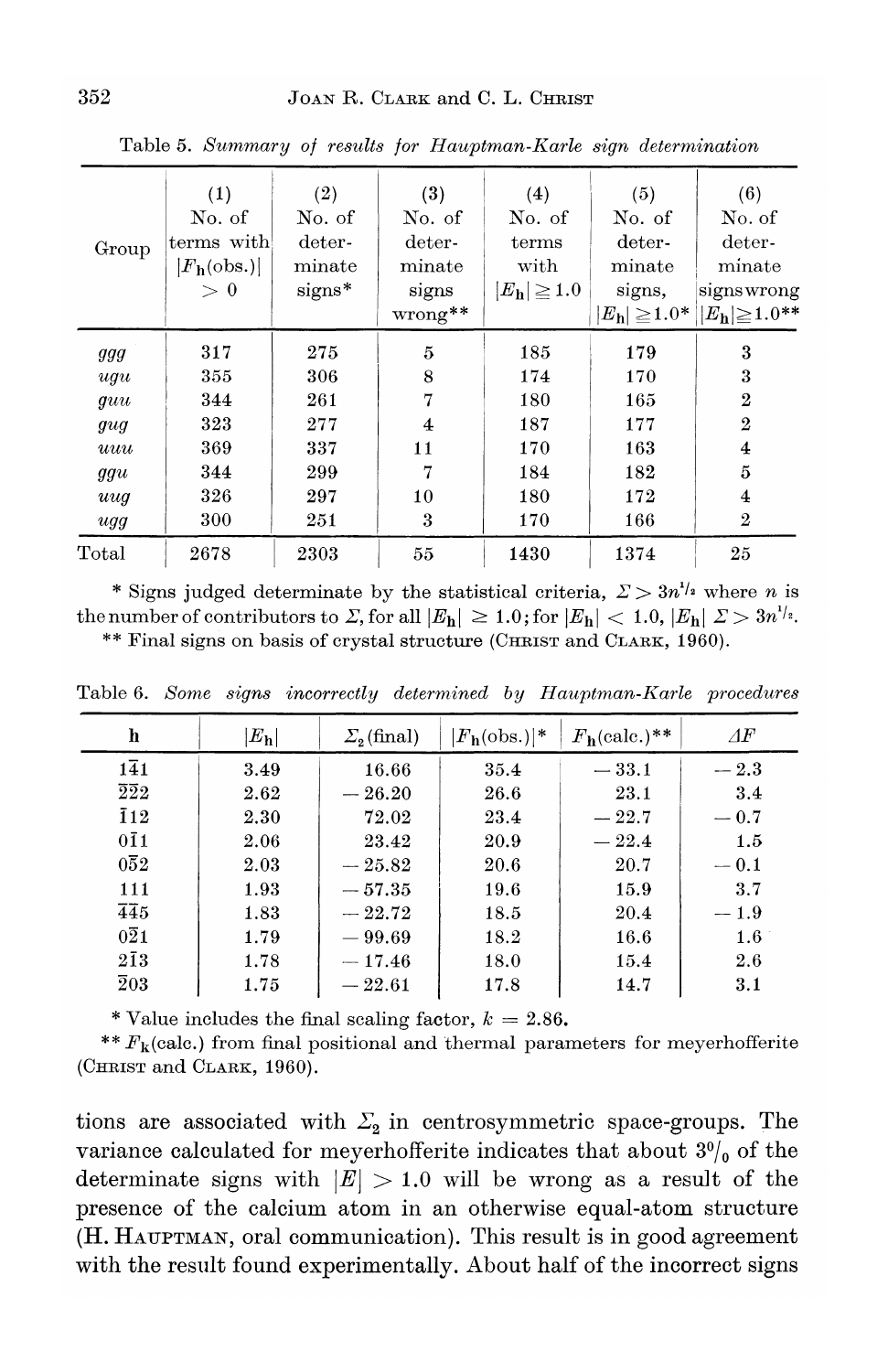were for terms with  $|E| > 1.0$ , and for about one-third of the incorrect signs at least one of the corresponding Miller indices was zero. A similar situation was found for colemanite (CHRIST, CLARK, and EVANS, 1958). Some detailed information on ten large  $E_h$  for which the procedure led to incorrect signs is given in Table 6. In some of these cases a large  $\mathcal{Z}_2$  is evidently associated with an incorrect sign.

Since the sign determination for meyerhofferite was completed, an algebraic approach to the phase-determination problem has produced new and important relationships for use in centrosymmetric and non-centrosymmetric crystals (HAUPTMAN and KARLE, 1957; KARLE and HAUPTMAN, 1958). However, we wish to emphasize that from the practical standpoint the joint-probability method of Hauptman and Karle was very effective when used in this manner. The systematic application of the several  $\Sigma$  equations to successive groups of reflections is easy to carry out, and the power of the method due to the cumulative effect produced by systematic reiteration is evident in the successful determination of the meyerhofferite phases.

# Acknowledgments

At all stages of this work we received wholehearted cooperation and invaluable advice and encouragement from Drs. J. KARLE and H. HAUPTMAN of the U.S. Naval Research Laboratory; we are deeply indebted to them. We are also very grateful to several colleagues at the U.S. Geological Survey: H.T. EVANS, JR., VINCENT LATORRE, and D. E. APPLEMAN carried out numerous digital computer calculations of the phase determinations, the structure factors, and the leastsquares refinement.

#### References

- C. L. CHRIST and JOAN R. CLARK (1956), The structure of meyerhofferite  $2CaO \cdot 3B_2O_3 \cdot 7H_2O$ , a *PI* crystal, determined by the direct method of HAUPTMAN and KARLE. Acta Crystallogr. 9, 830.
- C. L. CHRIST and JOAN R. CLARK (1960), Studies of borate minerals (IX): The crystal structure of meyerhofferite,  $CaB_3O_3(OH)_5 \cdot H_2O$ . Z. Kristallogr. 114,  $321 - 342.$
- C. L. CHRIST, JOAN R. CLARK and H. T. EVANS, Jr. (1954), The structure of colemanite,  $CaB_3O_4(OH)_3 \cdot H_2O$ , determined by the direct method of HAUPTMAN and KARLE. Acta Crystallogr. 7, 453-454.
- C. L. CHRIST, JOAN R. CLARK and H. T. EVANS, JR. (1958), Studies of borate minerals (III): The crystal structure of colemanite,  $CaB_3O_4(OH)_3 \cdot H_2O$ . Acta Crystallogr. 11, 761-770.
- H. HAUPTMAN and J. KARLE (1953), Solution of the phase problem. I. The centrosymmetric crystal. A.C.A. Monograph No.3. Polycrystal Book Service (84 Livingston Street, Brooklyn 1, New York).

Z. Kristallogr. Bd. 114,  $5/6$  23